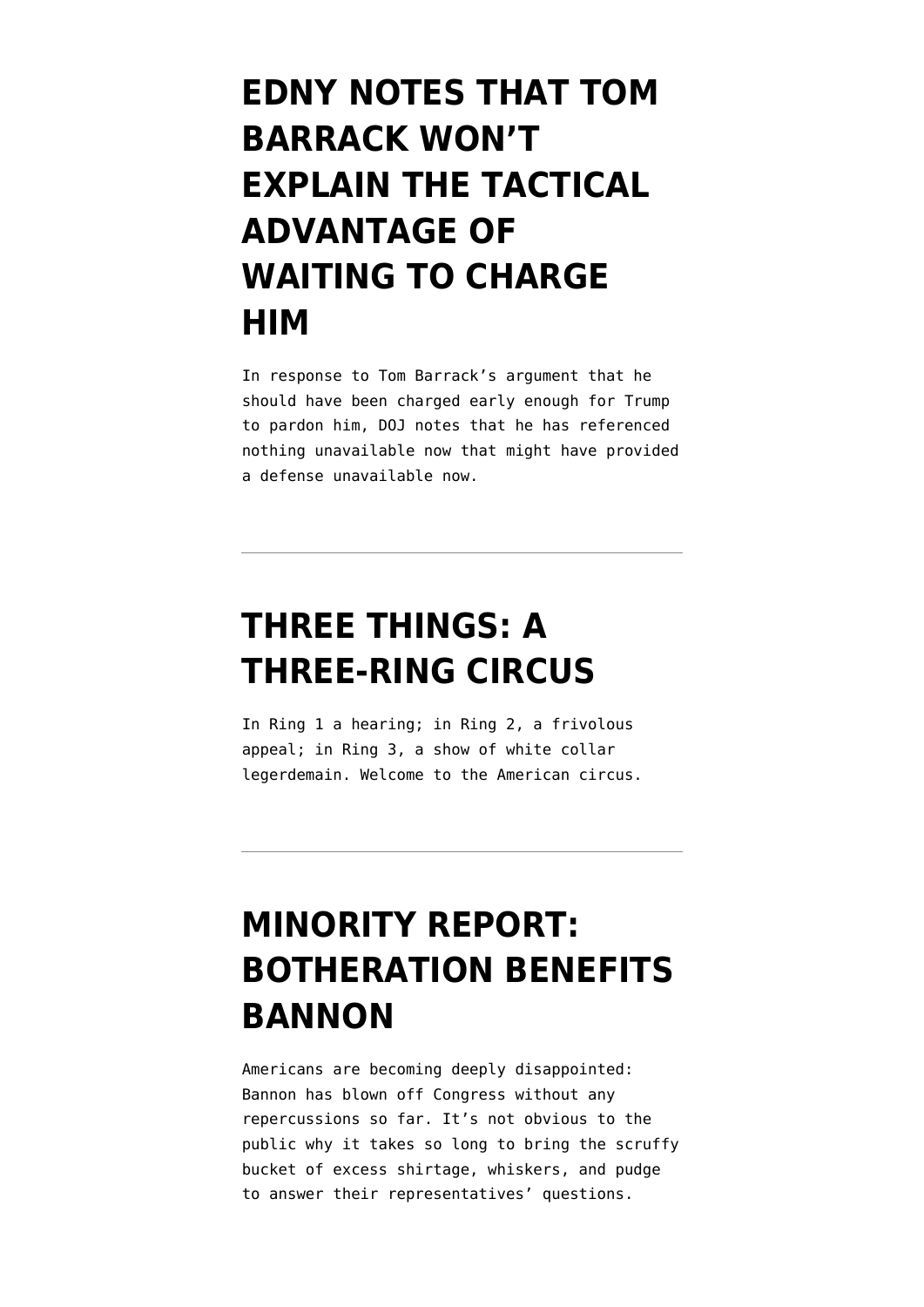## **[ANDREW MCCABE GOT](https://www.emptywheel.net/2021/10/15/andy-mccabe-got-his-pension-and-his-cufflinks-but-is-that-adequate-recourse-for-the-country/) [HIS PENSION AND HIS](https://www.emptywheel.net/2021/10/15/andy-mccabe-got-his-pension-and-his-cufflinks-but-is-that-adequate-recourse-for-the-country/) [CUFFLINKS — BUT IS](https://www.emptywheel.net/2021/10/15/andy-mccabe-got-his-pension-and-his-cufflinks-but-is-that-adequate-recourse-for-the-country/) [THAT ADEQUATE](https://www.emptywheel.net/2021/10/15/andy-mccabe-got-his-pension-and-his-cufflinks-but-is-that-adequate-recourse-for-the-country/) [RECOURSE FOR THE](https://www.emptywheel.net/2021/10/15/andy-mccabe-got-his-pension-and-his-cufflinks-but-is-that-adequate-recourse-for-the-country/) [COUNTRY?](https://www.emptywheel.net/2021/10/15/andy-mccabe-got-his-pension-and-his-cufflinks-but-is-that-adequate-recourse-for-the-country/)**

DOJ settled Andrew McCabe's lawsuit yesterday. By doing so, DOJ will bury key details of how Donald Trump politicized DOJ.

# **[TEA LEAVES ON THE](https://www.emptywheel.net/2021/06/09/tea-leaves-on-the-garland-monaco-doj-and-the-stay-in-andrew-mccabes-lawsuit/) [GARLAND-MONACO DOJ](https://www.emptywheel.net/2021/06/09/tea-leaves-on-the-garland-monaco-doj-and-the-stay-in-andrew-mccabes-lawsuit/) [AND THE STAY IN](https://www.emptywheel.net/2021/06/09/tea-leaves-on-the-garland-monaco-doj-and-the-stay-in-andrew-mccabes-lawsuit/) [ANDREW MCCABE'S](https://www.emptywheel.net/2021/06/09/tea-leaves-on-the-garland-monaco-doj-and-the-stay-in-andrew-mccabes-lawsuit/) [LAWSUIT](https://www.emptywheel.net/2021/06/09/tea-leaves-on-the-garland-monaco-doj-and-the-stay-in-andrew-mccabes-lawsuit/)**

One tea leaf to read to determine precisely why Merrick Garland and Lisa Monaco aren't reversing course on Bill Barr's policies more abruptly is the Andrew McCabe lawsuit, which was stayed on Monaco's third day on the job.

#### **[WELCOME TO LISA](https://www.emptywheel.net/2021/06/08/welcome-to-lisa-monacos-doj-e-jean-carroll-lawsuit-edition/)**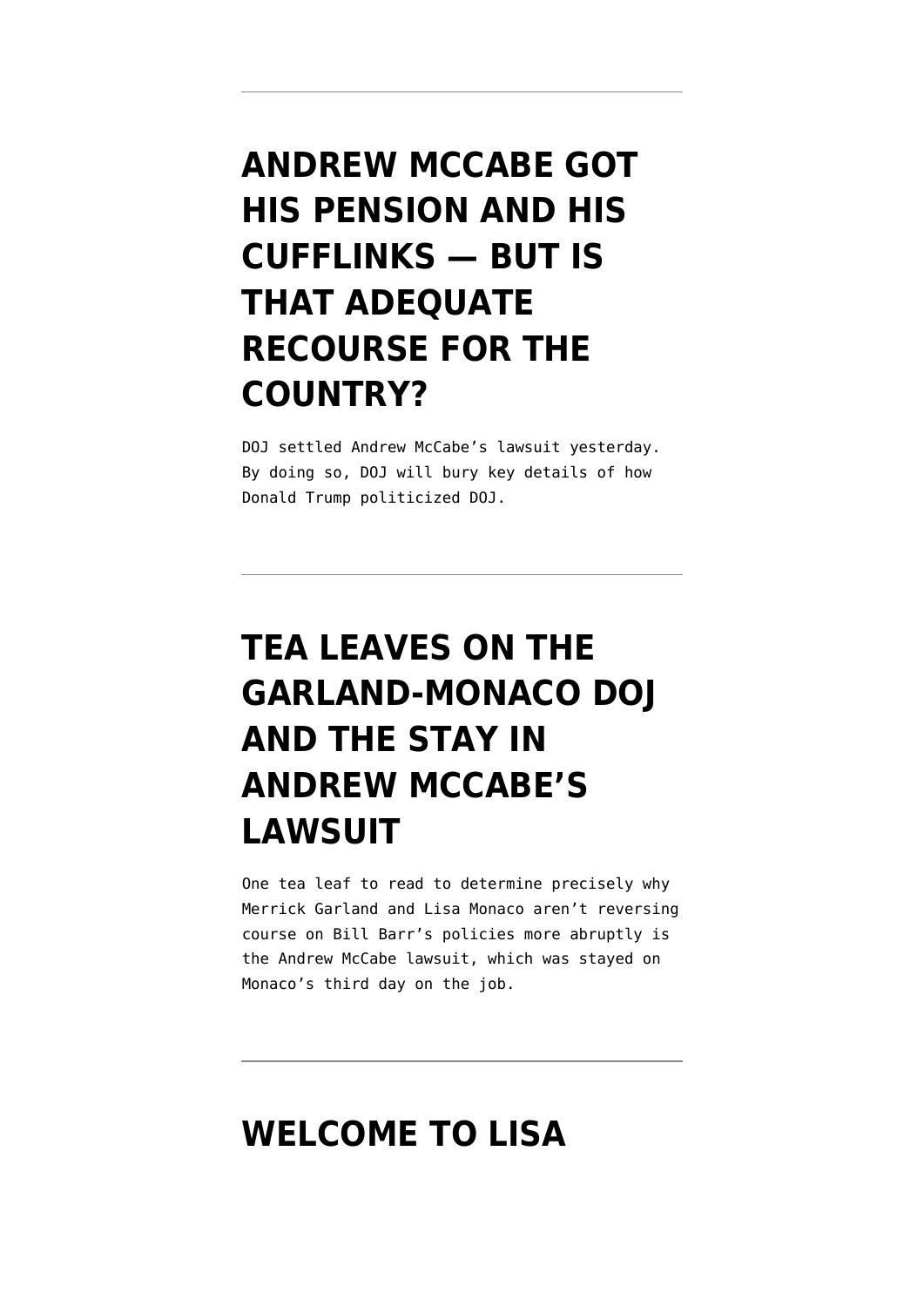### **[MONACO'S DOJ, E JEAN](https://www.emptywheel.net/2021/06/08/welcome-to-lisa-monacos-doj-e-jean-carroll-lawsuit-edition/) [CARROLL LAWSUIT](https://www.emptywheel.net/2021/06/08/welcome-to-lisa-monacos-doj-e-jean-carroll-lawsuit-edition/) [EDITION](https://www.emptywheel.net/2021/06/08/welcome-to-lisa-monacos-doj-e-jean-carroll-lawsuit-edition/)**

Lots of observers are asking how Merrick Garland could make such a horrible decision as to sustain DOJ's defense of Trump against the lawsuit brought by E. Jean Carroll. They might be better served by  $-$  finally  $-$  considering what Lisa Monaco's background suggests she will do at DOJ.

# **[DOJ REACHES A NON-](https://www.emptywheel.net/2021/05/22/doj-reaches-a-non-prosecution-agreement-with-the-mcc-guards-bill-barr-used-as-scapegoats/)[PROSECUTION](https://www.emptywheel.net/2021/05/22/doj-reaches-a-non-prosecution-agreement-with-the-mcc-guards-bill-barr-used-as-scapegoats/) [AGREEMENT WITH THE](https://www.emptywheel.net/2021/05/22/doj-reaches-a-non-prosecution-agreement-with-the-mcc-guards-bill-barr-used-as-scapegoats/) [MCC GUARDS BILL BARR](https://www.emptywheel.net/2021/05/22/doj-reaches-a-non-prosecution-agreement-with-the-mcc-guards-bill-barr-used-as-scapegoats/) [USED AS SCAPEGOATS](https://www.emptywheel.net/2021/05/22/doj-reaches-a-non-prosecution-agreement-with-the-mcc-guards-bill-barr-used-as-scapegoats/) [FOR JEFFREY EPSTEIN'S](https://www.emptywheel.net/2021/05/22/doj-reaches-a-non-prosecution-agreement-with-the-mcc-guards-bill-barr-used-as-scapegoats/) [DEATH](https://www.emptywheel.net/2021/05/22/doj-reaches-a-non-prosecution-agreement-with-the-mcc-guards-bill-barr-used-as-scapegoats/)**

Under Bill Barr, DOJ tried to scapegoat two prison guards for Jeffrey Epstein's death. Yesterday, Merrick Garland's DOJ entered into a non-prosecution agreement with them, which will allow DOJ IG to fully investigate the circumstances surrounding Epstein's death.

#### **[ON MERRICK GARLAND'S](https://www.emptywheel.net/2021/03/10/on-merrick-garlands-confirmation/)**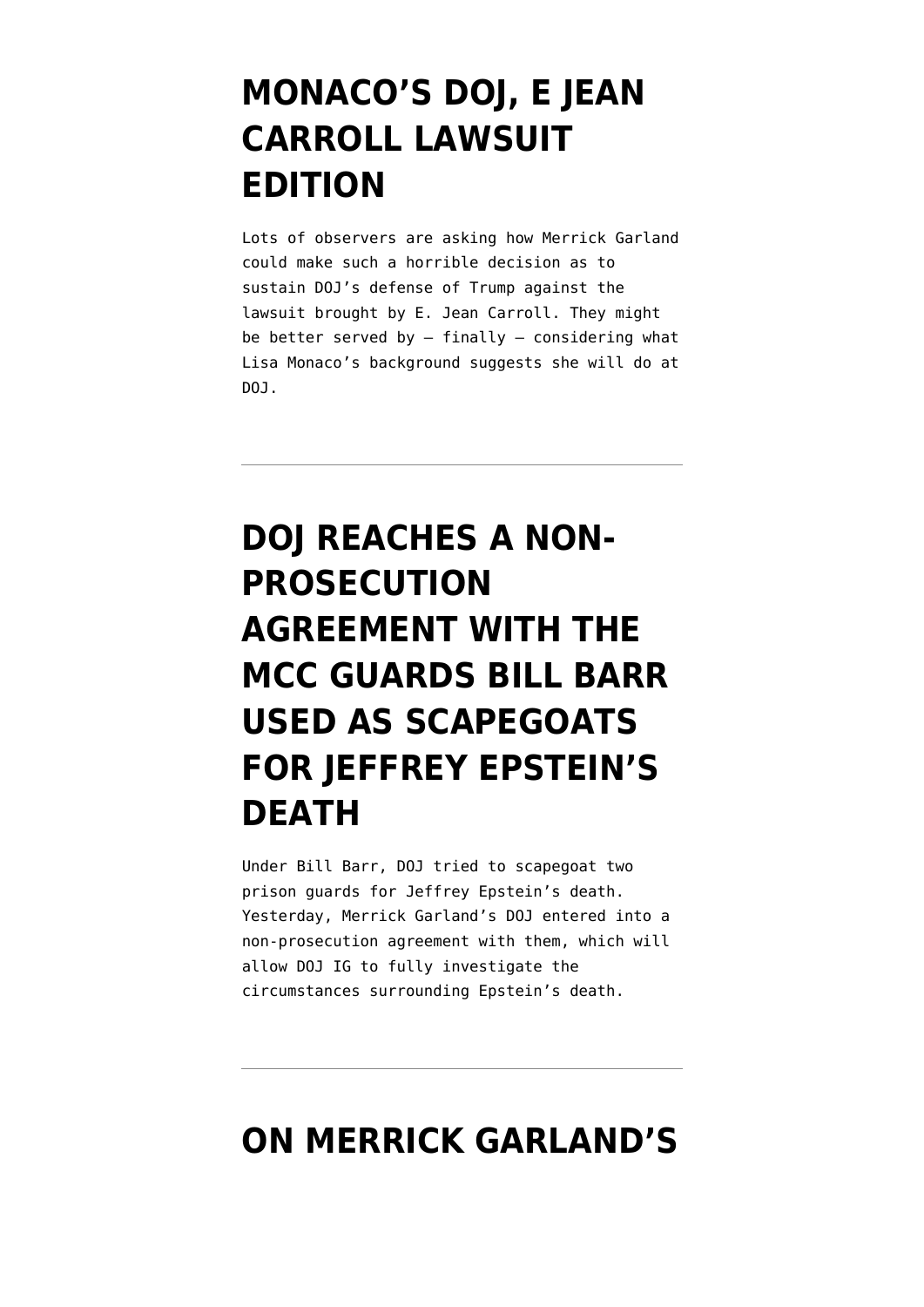#### **[CONFIRMATION](https://www.emptywheel.net/2021/03/10/on-merrick-garlands-confirmation/)**

Merrick Garland being confirmed is excellent news. But he is not the savior you may be looking for. Yet, a positive and stabilizing step.

## **[CONGRESS VERSUS THE](https://www.emptywheel.net/2021/02/26/congress-versus-the-constitution-merrick-garlands-second-reconstruction/) [CONSTITUTION:](https://www.emptywheel.net/2021/02/26/congress-versus-the-constitution-merrick-garlands-second-reconstruction/) [MERRICK GARLAND'S](https://www.emptywheel.net/2021/02/26/congress-versus-the-constitution-merrick-garlands-second-reconstruction/) [SECOND](https://www.emptywheel.net/2021/02/26/congress-versus-the-constitution-merrick-garlands-second-reconstruction/) [RECONSTRUCTION](https://www.emptywheel.net/2021/02/26/congress-versus-the-constitution-merrick-garlands-second-reconstruction/)**

Merrick Garland will be confirmed without cowing to Republican efforts to equate their own assault on the Constitution with political protest. But such efforts will intensify after he assumes office, particularly if Durham fails to find the crimes that really don't exist and as DOJ gets closer to Trump or members of Congress.

#### **[MERRICK GARLAND IS](https://www.emptywheel.net/2021/02/22/merrick-garland-is-killing-it/) [KILLING IT](https://www.emptywheel.net/2021/02/22/merrick-garland-is-killing-it/)**

The SJC hearing is on the major cable channels and CSPAN. Streaming everywhere too I assume. It is really good viewing, as these things go. Yes, Ted Cruz came across as applicant to replace Sean Hannity. Yes Chris Coons preened for the cameras.

I generally have a fair amount of criticism for Ben Sasse, but he did extremely well today.